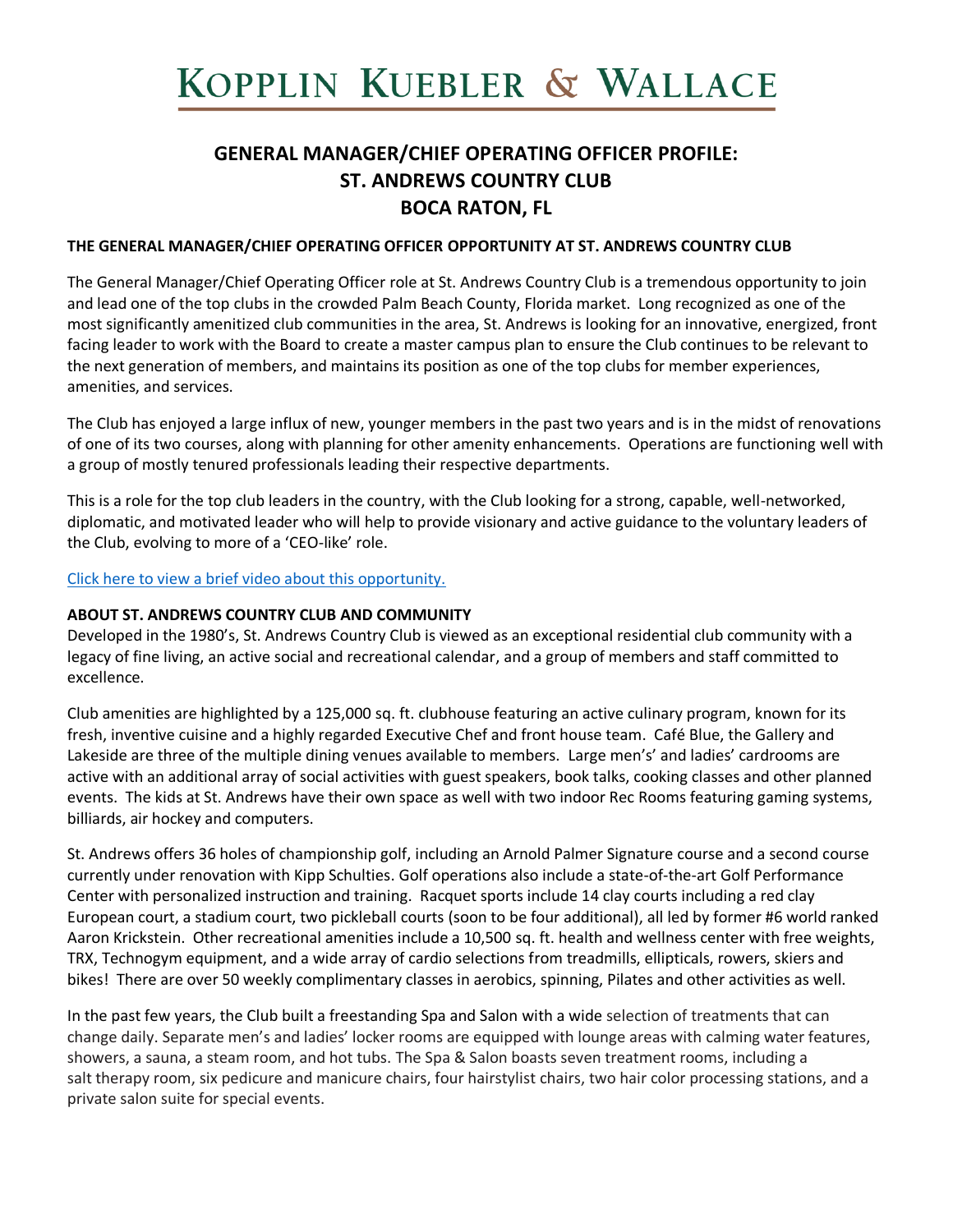#### **ST. ANDREWS COUNTRY CLUB BY THE NUMBERS:**

- The Club has over 700 full golf members with nearly all of them in the Full Golf category (other categories are no longer available)
- The initiation fee is \$200,000
- Mandatory dues/fees are \$34,525 annually (not including POA)
- Annual F&B Minimum \$2400
- Gross revenues of the Club from all sources are approximately \$36.0M
- Dues revenue are approximately \$26.0M
- There are typically between 50,000 and 60,000 annual rounds of golf (higher during COVID)
- F&B Volume approximately \$6.0M
- Employees: Approximately 250 FTYR with another 100+ seasonal, with most of them being H2B or J1
- There are 11 Board members each serving three-year terms
- The Club uses NORTHSTAR for its accounting and POS
- The Club is organized as a  $501(c)(7)$

#### **ST. ANDREWS COUNTRY CLUB WEB SITE: [www.standrewscc.com](http://www.standrewscc.com/)**

#### **ST. ANDREWS COUNTRY CLUB GENERAL MANAGER/CHIEF OPERATING OFFICER POSITION OVERVIEW**

The Board desires a General Manager/Chief Operating Officer (GM/COO) who essentially serves as the Chief Executive of the Club, to work very closely with the Board of Directors and Committees. The GM/COO will be looked upon as the face of St. Andrews Country Club (SACC) and is a primary visionary to ensure the club consistently executes at an exceptionally high level of personalized service with relevant amenities and programming. This GM/COO will be coming into a Club that is enjoyed a large influx of new resident members during the pandemic, preferring a club with all the amenities of the larger club communities in Palm Beach County, delivered in a smaller, more personalized environment. Continuing to be innovative, and further elevating this comfortably elegant lifestyle environment is a priority for the new GM/COO.

Significant to the new GM/COO's success is the ability to understand the unique nature, likely through current or previous first-hand experience, of residential community clubs. Certainly, a key to his/her success is putting members first and recognizing that the foundation of success is 'walking the walk' and being highly engaging and approachable in his/her natural style. Members in this community are highly active users of their Club, being an accessible and a strategic leader who believes in creating a thriving culture for the management team and inspiring the overall group of associates is necessary.

Possessing excellent business skills, strong financial acuity and armed with a strong ability to create clear accountabilities, articulate expectations and ensure that performance management systems are in place and followed throughout the organization is important. This includes having good delegation skills, being a strong talent recruiter, developer and mentor is important, as is understanding efficient and effective use of resources and funding. Reviewing and implementing performance management accountabilities is an expectation.

Clearly and as noted, outstanding communication skills, especially the demonstrated ability to listen and diplomatically respond is essential to success at SACC. The Club has been recognized with many accolades in many areas, and a high level of execution to outcomes is critical to continue.

Key attributes, characteristics, experiences, and style of the successful new leader include:

- Actively participating and partnering with the Board and Committees, using the Senior Leadership Team to contribute their expertise and skills. Ultimately, the goal is to allow members to be members, enjoying their time and volunteer contributions and not making operating decisions but being policy makers and strategic partners. The GM/COO is expected to be an interactive "thought partner" with the Board and Committees, working closely with both groups as they collectively make decisions and set "vision and strategic direction" for the long-term well-being of the membership, including and importantly the evolving demographics of it.
- Having a history of participation in the creation, development, and execution of long range, strategic and master plans is highly desirable. The Club will be embarking on significant work in each of these areas and the GM/COO will be an integral 'driver' to building consensus, support and execution of plans and outcomes.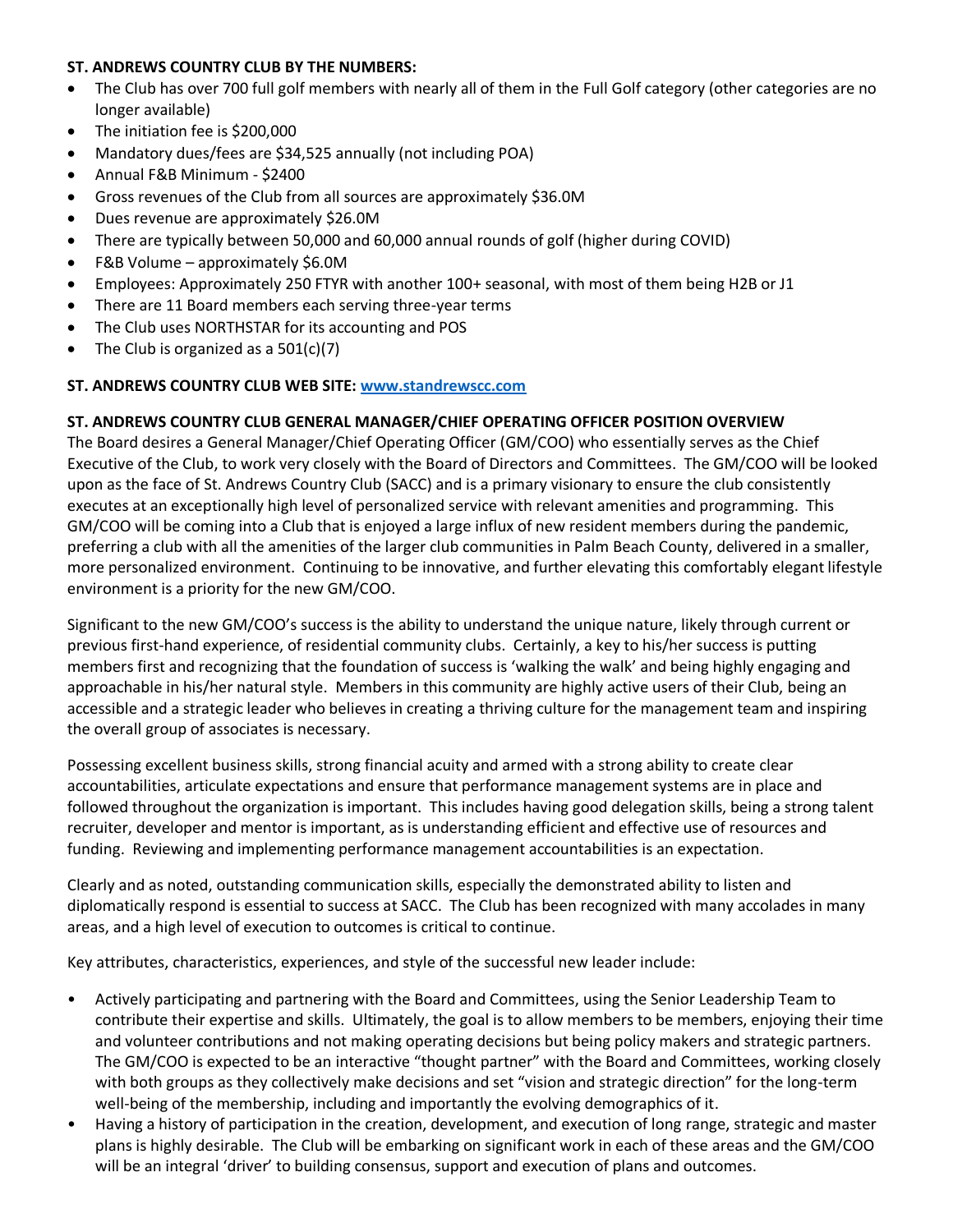- The GM/COO must be a "hands on," "present" and interactive leader who directly monitors the operation and mentors the staff throughout each day; someone who recognizes and embodies the details necessary for consistency and high levels of satisfaction in all operations and amenities. Someone who can set clearly defined goals and objectives, hold people accountable for results in a performance management system without being viewed as a micromanager while doing so.
- Possessing a deep knowledge in active club operations, with especially strong F & B skills.
- A track record of results in governance/leadership partnership with active Member Boards and Committees; someone who appreciates his/her senior leadership team, is respectful of their knowledge, skills, and ability to contribute to the well-being of SACC, and to whom he/she turns for input and recommendation. Clearly, the ability to build and maintain an inclusive culture within all constituencies is important.
- Possessive of a strong record of recruiting, retaining, and helping departmental leaders to continuously develop themselves and their respective staffs in a desire to create a culture of continuous evolution to excellence in execution and delivery.
- Being a "risk taker" where and when appropriate is desirable, as is being a thoughtful leader of "change;" status quo is not a desired direction and focus!
- Naturally outgoing, conversant, respectful, and diplomatic, but able to say no when appropriate without alienating members or staff while doing so, but also having the common sense to know when and how to manage within guidelines and supporting the Team to do so as well. Being respectfully confident and connected to the membership and team is critical.
- A person who must be "confident yet humble and an astute listener with a bias for action." He or she must also have the ability to engage in a meaningful fashion with both the members and the employees to execute on dayto-day operations and ensure the long-term strategy is attained and is actively involved in creating it.
- Active involvement in CMAA or similar organizations where he/she has a strong network of peers, and can stay actively abreast of the industry, trends, and opportunities for SACC to stay relevant and proactive for its members and staff. Further, recognizing the benefit of 'brand' and being identified by Distinguished Clubs, Healthiest Clubs, Platinum Clubs and other industry sources for outstanding performance and quality is important.

#### **KEY PRIORITIES FOR SUCCESSFUL TRANSITIONING**

The following priorities have been identified as recommended primary focus:

- Work to ensure a smooth and successful transition. St. Andrews functions at a high level at present; a successful outcome will include understanding and embracing the Club's "culture," and quickly developing relationships with members and staff. Work closely and engage significantly with the Club's key and mostly long tenured senior directors, all of whom are viewed as high achieving and quality contributors to St. Andrew's success.
- Be "present" and positively approachable where needed to develop strong member and staff trust and confidence; approachability, follow up, and candid, respectful interactions are key. Being engaged and part of every operating department is critical, as is becoming the "face of St. Andrews!"
- Develop the President, Board and Committee relationship, working to create a strong bond and communication exchange of diplomatic openness. Ensure that well-intended member volunteer involvement is appropriate and in support of the Club's goals.
- Work with the Board and Senior Leadership Team to solidify the Club's overall "vision", and the pillars of success in achieving and maintaining that vision. This will likely include the creation of a strategic and master plan for the organization and evaluating the overall organizational structure of both staff and volunteer roles.
- Immerse into the Club's financial and business plans to fully understand the Club's history and model for success.
- Work closely with the F & B team to ensure that an appropriate foundation of success is in place in this department, both in the culinary and service execution sides of the operation. F & B operations are of great importance to the membership, and meeting members' expectations in this area is a critical success factor.
- Immerse into the Club's strategic plans and understand its history of amenities development, ensuring that any on-going or planned projects are completed with good success.
- Establishment of a strong and collaborative relationship with the POA, recognizing that essentially all members of the Club are POA members as well.

#### **CANDIDATE QUALIFICATIONS**